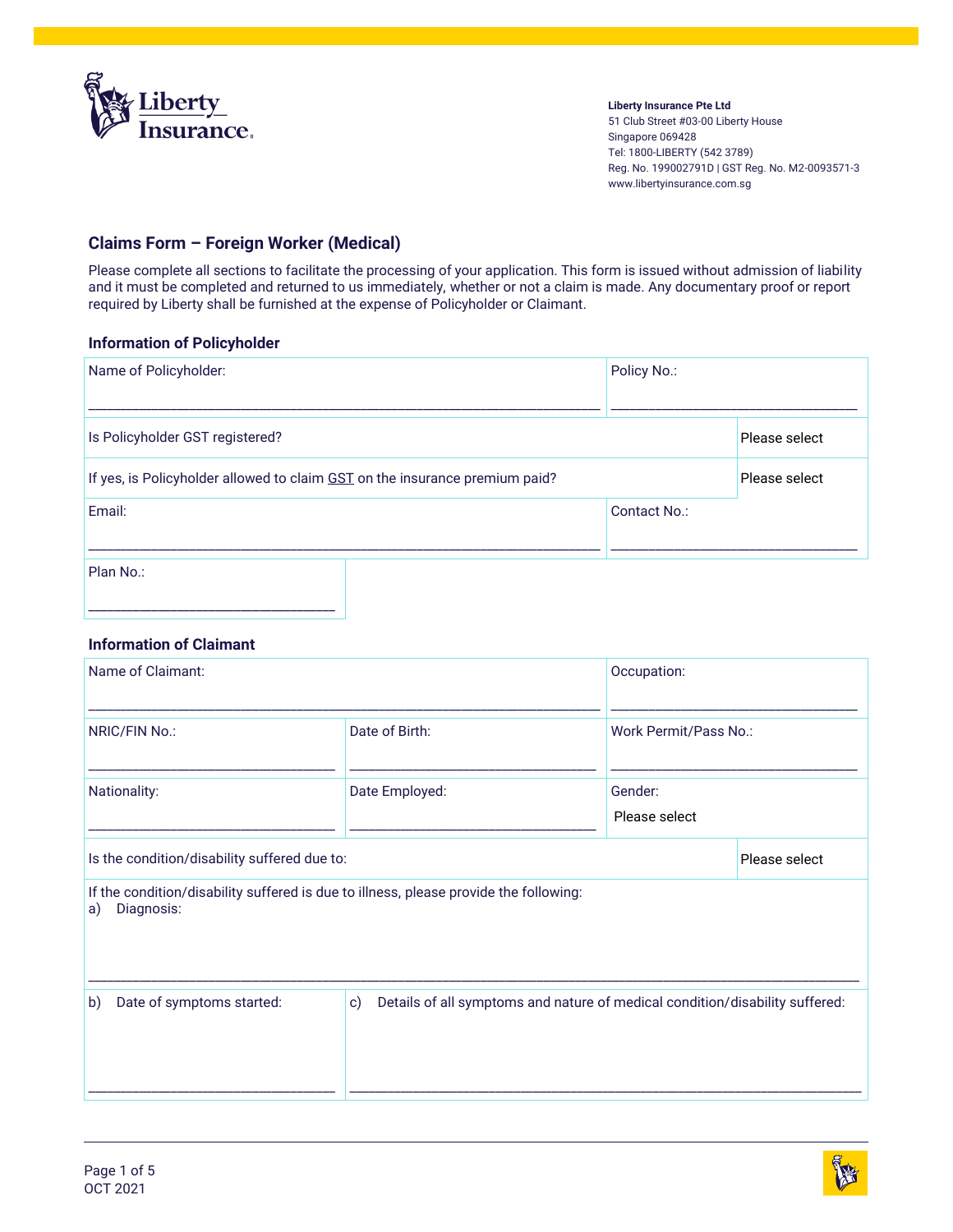|                                                                                                                                                                                      | Detailed description of injuries/disability suffered:                      |  |  |
|--------------------------------------------------------------------------------------------------------------------------------------------------------------------------------------|----------------------------------------------------------------------------|--|--|
| If disability is due to accident, please provide a detailed description of accident (Please enclose a copy of the police report if<br>any):                                          |                                                                            |  |  |
| If yes, please state:                                                                                                                                                                | Are you claiming from any other insurer in respect of this illness/injury? |  |  |
| Name of Insurance Company:<br>Policy No.:                                                                                                                                            |                                                                            |  |  |
| Have you been hospitalised or submitted claims for any illness/injury for the past three years? If yes,<br>please provide details of the date and description of the illness/injury. |                                                                            |  |  |
| Date                                                                                                                                                                                 | Description of illness/injury                                              |  |  |
|                                                                                                                                                                                      |                                                                            |  |  |
|                                                                                                                                                                                      |                                                                            |  |  |
|                                                                                                                                                                                      |                                                                            |  |  |

### **Details of Accident**

| How did the accident happen?               |                               |                                | Work-related: |
|--------------------------------------------|-------------------------------|--------------------------------|---------------|
| Describe the nature of injuries sustained: |                               |                                |               |
| Date of Accident/Loss/Injury:              | Time of Accident/Loss/Injury: | Place of Accident/Loss/Injury: |               |

#### **Bank Account Information for Electronic Transfer**

| Bank:<br>Name c | Code:<br>. Ronk<br>Dalin | Code:    |
|-----------------|--------------------------|----------|
| ____            | ___________<br>____      | ________ |

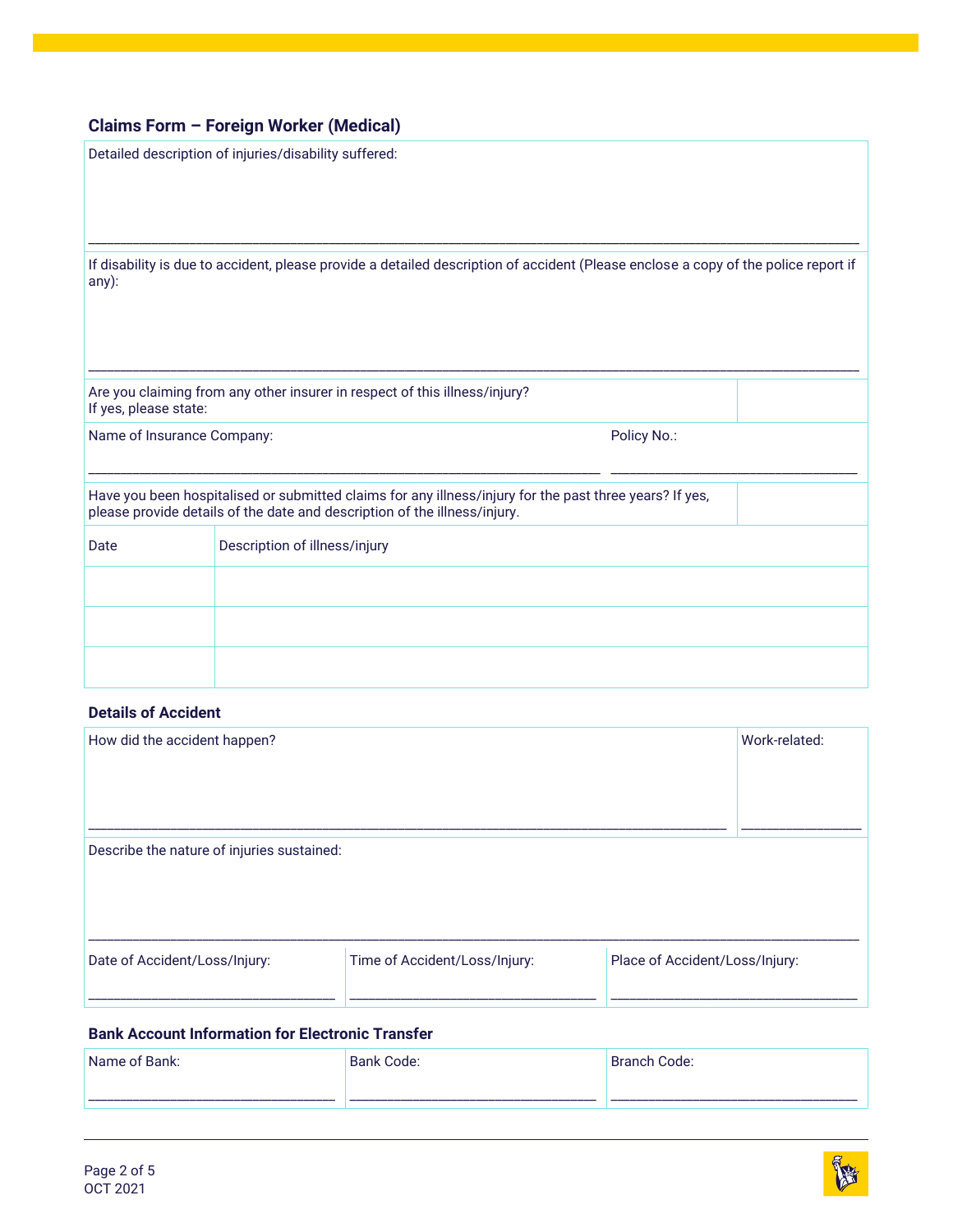\_\_\_\_\_\_\_\_\_\_\_\_\_\_\_\_\_\_\_\_\_\_\_\_\_\_\_\_\_\_\_\_\_\_\_\_\_\_\_

\_\_\_\_\_\_\_\_\_\_\_\_\_\_\_\_\_\_\_\_\_\_\_\_\_\_\_\_\_\_\_\_\_\_\_\_\_\_\_

\_\_\_\_\_\_\_\_\_\_\_\_\_\_\_\_\_\_\_\_\_\_\_\_\_\_\_\_\_\_\_\_\_\_\_\_\_\_\_

Bank Account No.:

Name of Bank Account Holder:

I agree to hold Liberty Insurance Pte Ltd harmless and that it is fully and finally discharged of its obligations once it has made payment to the bank and bank account number given above.

#### **DECLARATION**

a) I declare that I have complied with the conditions and warranties (if any) of the policy and in no manner deliberately caused the said loss or damage or exaggerated the claim or sought unjustly to benefit by any fraud or willful misrepresentation and that the information shown on this Form is true and that I have not concealed any information relating to this claim. I understand Liberty Insurance reserves the right to repudiate the claim if it is later proven false or intentionally omitted by me.

\_\_\_\_\_\_\_\_\_\_\_\_\_\_\_\_\_\_\_\_\_\_\_\_\_\_\_\_\_\_\_\_\_\_\_\_\_\_\_\_\_\_\_\_\_\_\_\_\_\_\_\_\_\_\_\_\_\_\_\_\_\_\_\_\_\_\_\_\_\_\_\_\_\_\_\_\_\_\_\_\_

- b) I authorise the release of any medical information necessary to process this claim.
- c) I/We have read & agreed entirely to all terms in Liberty's Data Protection Policy, available on request & also at [www.libertyinsurance.com.sg/data-protection-policy,](http://www.libertyinsurance.com.sg/data-protection-policy) both now & in advance as it may be amended from time to time.

Date

Signature of Claimant

Date

\_\_\_\_\_\_\_\_\_\_\_\_\_\_\_\_\_\_\_\_\_\_\_\_\_\_\_\_\_\_\_\_\_\_\_\_\_\_\_ Signature of Policyholder (Company stamp, if applicable)

\_\_\_\_\_\_\_\_\_\_\_\_\_\_\_\_\_\_\_\_\_\_\_\_\_\_\_\_\_\_\_\_\_\_\_\_\_\_\_

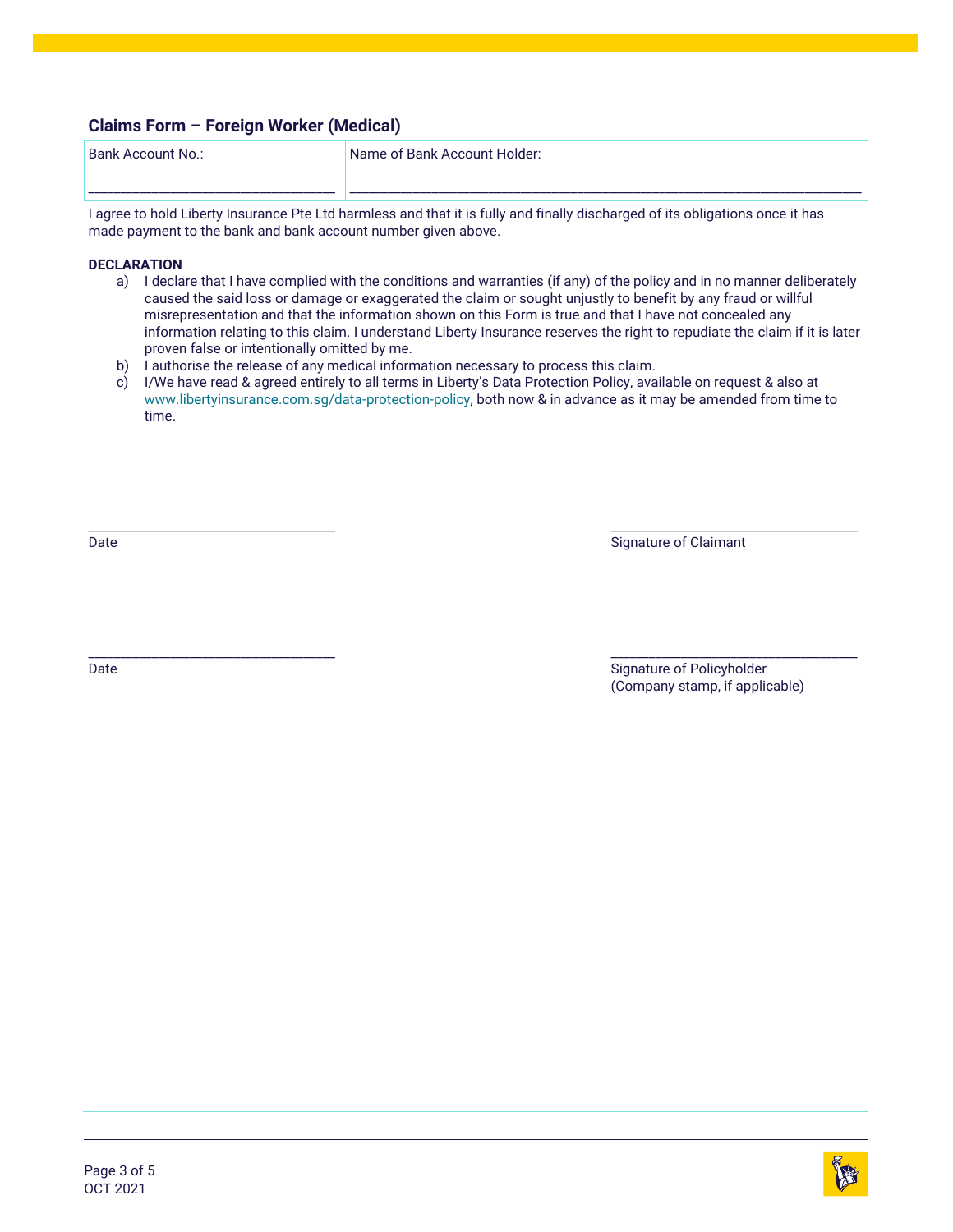### **Medical Information (to be completed by attending physician)**

| Name of Patient:                                                                                                                                     |                                                                                                               | NRIC/FIN No.: |  |
|------------------------------------------------------------------------------------------------------------------------------------------------------|---------------------------------------------------------------------------------------------------------------|---------------|--|
| Date when the Patient first consulted<br>you:                                                                                                        | Prior to the first consultation with you, when did the Patient first suffer the<br>symptoms of the condition: |               |  |
| <b>Presenting Complaints:</b>                                                                                                                        |                                                                                                               |               |  |
| Was the Patient referred by another physician?<br>If yes, please state:                                                                              |                                                                                                               |               |  |
| Name of Physician:                                                                                                                                   |                                                                                                               | Contact No.:  |  |
| <b>Mailing Address:</b>                                                                                                                              |                                                                                                               | Postal Code   |  |
| State your diagnosis of the illness/injuries:<br>Details of Surgical Operation(s)/Procedure(s) done:                                                 |                                                                                                               |               |  |
| Date of Admission:                                                                                                                                   | Date of Discharge:                                                                                            |               |  |
| Is there any connection between the present condition and any other pre-existing illness or previous<br>accident?<br>If yes, please provide details: |                                                                                                               |               |  |
| Is the Condition of the Patient:<br>Hereditary or Congenital in nature                                                                               |                                                                                                               |               |  |
| Psychological/Mental Condition                                                                                                                       |                                                                                                               |               |  |
| Self-inflicted injury                                                                                                                                |                                                                                                               |               |  |